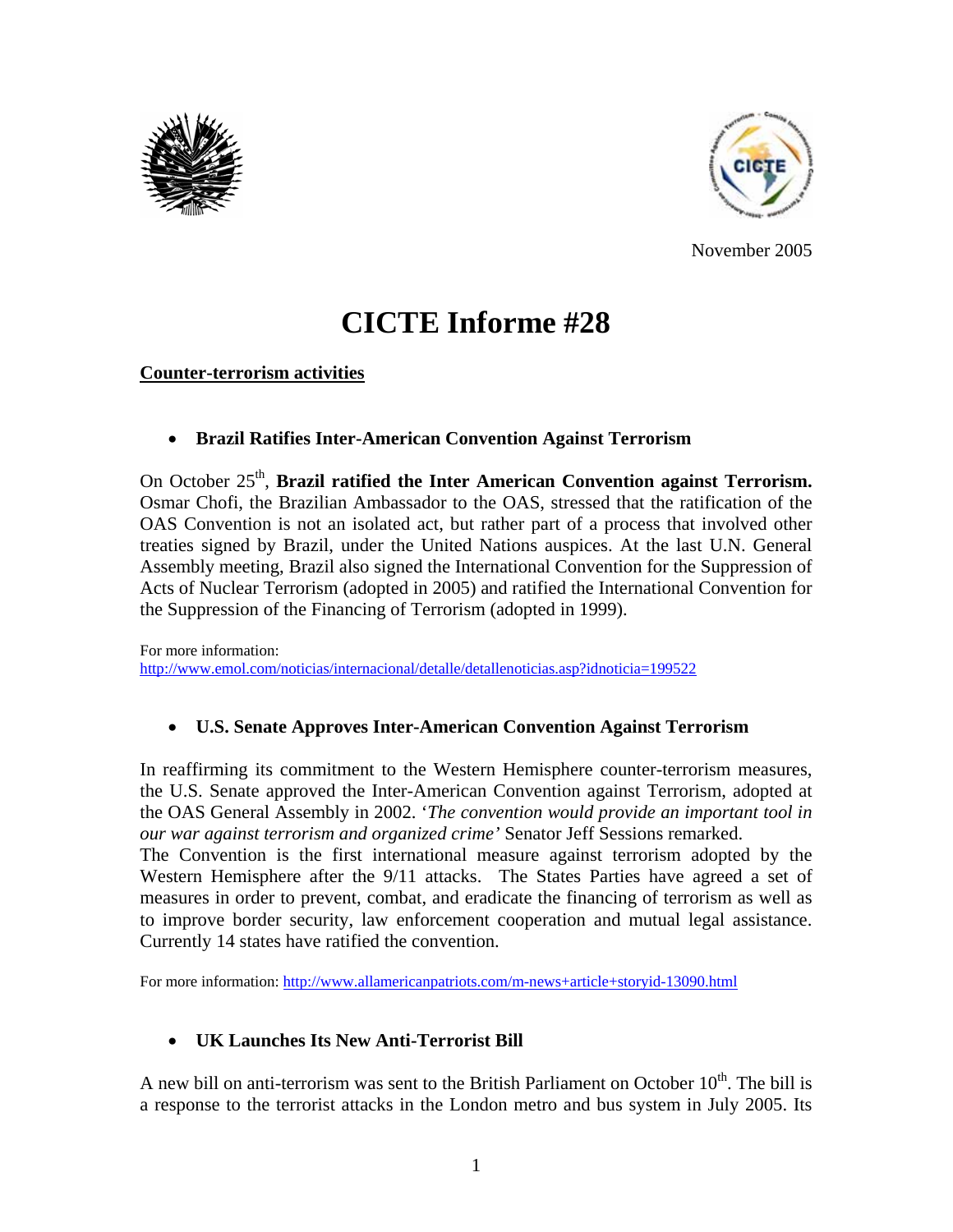main provision empowers the police to arrest, question, and hold suspects for up to three months without charge. The current detention limit is of 14 days, but Prime Minister Tony Blair has insisted that the new detention period is the necessary time for law enforcement agencies to undertake criminal investigations related to terrorist threats. Blair stressed that the new police power would only be used in exceptional cases and under the scrutiny of senior judges. The bill also declares illegal the distribution and publication of terrorist materiel and the training of terrorists, while the prohibition against glorifying or praising terrorist atrocities was taken out of the draft.

For more information: Counter-Terrorism News Bulletin, 12 October 2005 http://newsfromrussia.com/politics/2005/10/10/64868.html

#### • **ASEAN Experts Discuss Cyber-Terrorism**

Experts from the Association of Southeast Asian Nations met in Cebu, Philippines, to discuss the use of Internet by terrorist groups. The II Seminar on Cyber-Terrorism was also attended by officials from Russia, Canada, the European Union, the United States, and South Korea –the so called ASEAN 'dialogue partners'. The participants found that one of the main challenges to a cyber-terrorism strategy include *"insufficient legal framework, competing interests among national agencies, limited resources, lack of awareness on the nature of cyberterrorism, lack of expertise and the profusion of vulnerable critical infrastructure that can be attacked by cyberterrorists*". Thus, the establishment of a legal framework on cyber-terrorism was one of the main recommendations set by the participants as well as the inclusion of cyberterrorism provisions in the discussions of the ASEAN Convention on Terrorism.

For more information: http://news.inq7.net/infotech/index.php?index=1&story\_id=53254

#### • **Colombo, Sri Lanka Becomes The 40th Operational Container Security Initiative (CSI) Port**

The U.S. Customs and Border Protection (CBP) Commissioner Robert C. Bonner announced that the port of Colombo, Sri Lanka, has become the  $40<sup>th</sup>$  operational port to target and prescreen maritime cargo containers destined for the United States. Created in 2002, the Container Security Initiative aims at screening sea containers at foreign ports before they reached U.S. soil. According to the Commissioner, "*approximately 75 percent of cargo containers destined to the U.S. originate in or are transshipped from a CSI port."*. Under the CSI, Sri Lankan Customs officials and Custom and Border Protection officers will work jointly to screen all containers identified as a potential terrorist risk.

For more information: http://www.cbp.gov/xp/cgov/newsroom/press\_releases/09292005\_2.xml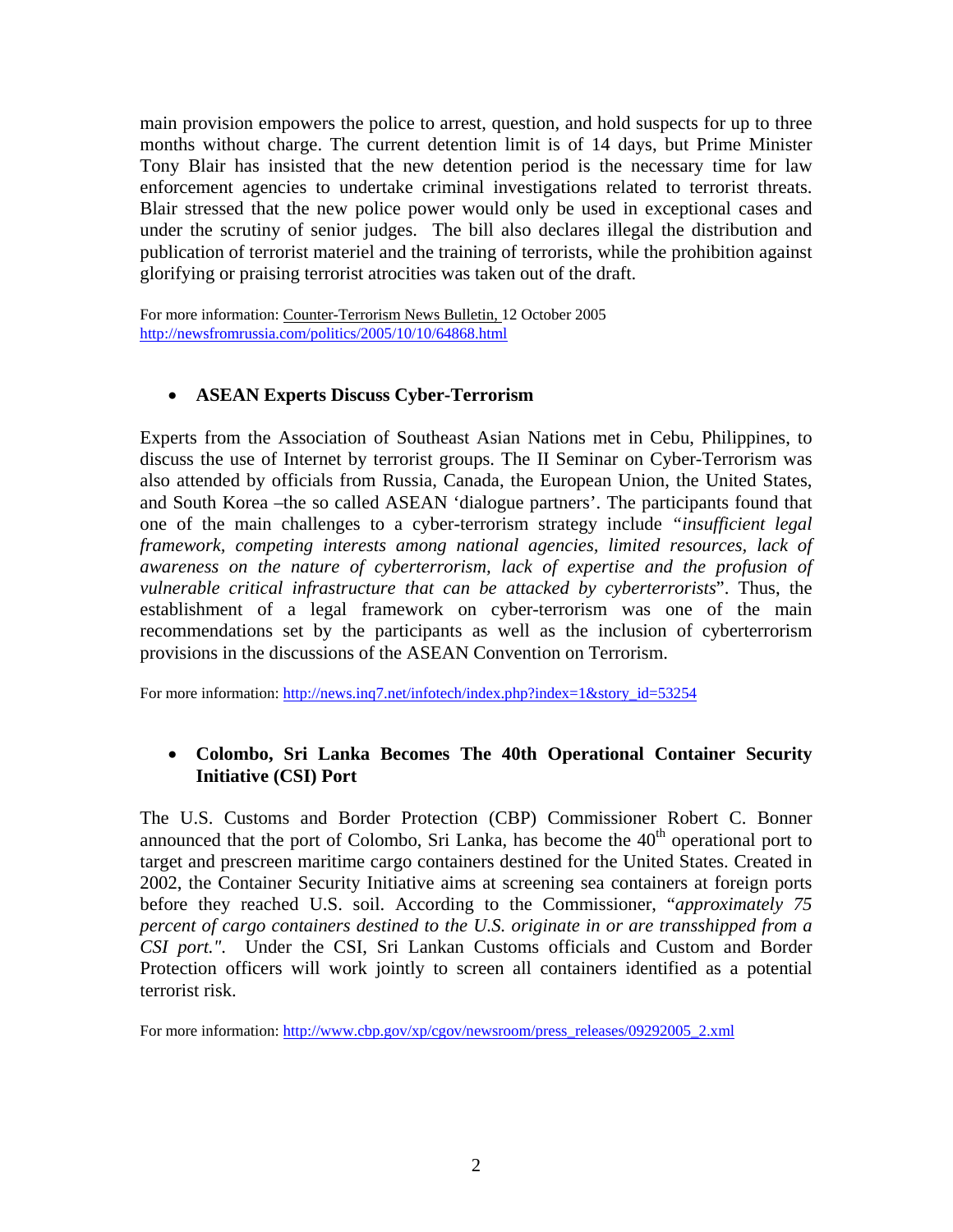## **Recent Events**

- 10-14 October, 2005: National Workshop on Legislation (Tegucigalpa, Honduras)
- 10-15 October, 2005: Maritime security training Train-the-Trainer" Course (Rio de Janeiro, Brazil)
- 11-20 October, 2005: (AVSEC) National Auditors-Inspectors Course (Quito, Ecuador)
- 24-28 October, 2005: IMO Regional Forum on Maritime Security (Veracruz, México)
- 25 October, 2005: Meeting between the Department of Multidimensional Security and Board of RESDAL (Security and Defense Network of Latin America)
- 27 October, 2005: Workshop on US-Latin American Security, Inter-American Dialogue, Washington, DC

# **Future Events**

- 13-14 November, 2005: Day on Security and Terrorism, AMIA (Buenos Aires, Argentina)
- 17 November, 2005: UNCTC presentation by CICTE (New York)
- 28-30 November, 2005: ICAO Hold Baggage Screening (HBS) Seminar for the NAM/CAR/SAM Regions (Monterrey, Mexico)
- 29 November-2 December, 2005: Workshop on prevention and financing of terrorism. CICTE/UNDOC (Buenos Aires, Argentina)

# **Latest news**

**Australia carried out its largest counter-terrorism exercise**, *Mercury 05*, with more than 4,000 participating members of national security agencies and emergency services participating over five days. The exercise was designed to test the security preparedness for the 2006 Commonwealth Games that will take place in March 2006. Australia expects to receive around 4,500 athletes from more than 70 countries.

For more information: Counter-Terrorism News Bulletin, 19-20 October 2005

Colombian president Alvaro Uribe, expressed his agreement with the **'condemnation of terrorism' in the discussions of the Summit of Salamanca (Spain)**. The president stated that his country is making a great effort to guarantee political liberties, democracy, and security, and thus; it deserves that the world acknowledges that terrorist acts damage Colombia. During the Summit, the Chiefs of States and Governments also approved a resolution that calls for the demobilization of illegal armed groups that commit terrorist acts.

For more information: http://www.rcn.com.co/noticia.php3?nt=11051